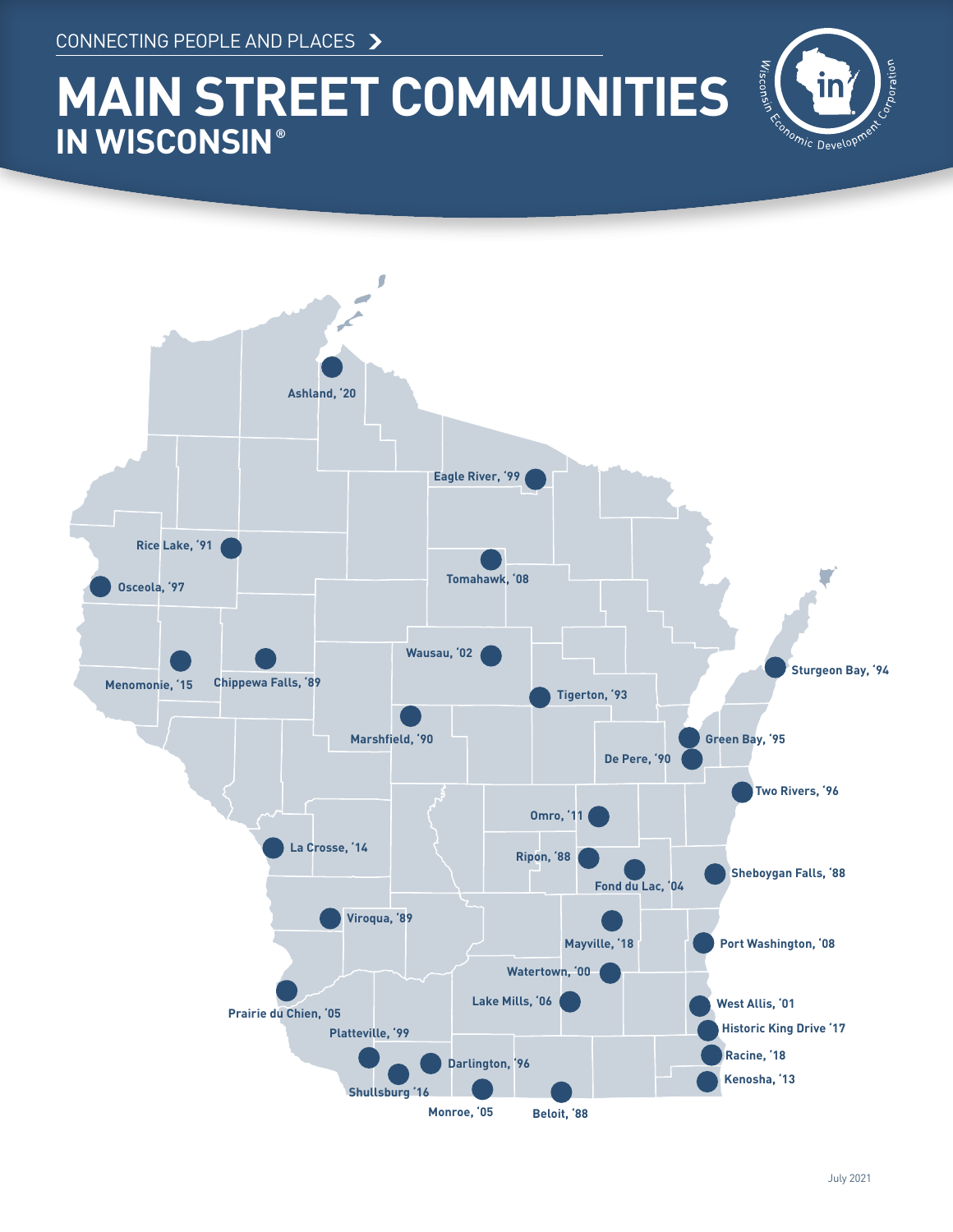# **CONTACT LIST**

#### **ASHLAND (2020)**

Ashland Main Street Jaclynn Findlay 601 Main Street West Ashland, WI 54806 715.685.1611 jfindlay@coawi.org www.visitashland.com

#### **BELOIT (1988)**

Downtown Beloit Association Shauna El-Amin 557 E Grand Ave Beloit, WI 53511 608.365.0150 shauna@downtownbeloit.com www.downtownbeloit.com

## **CHIPPEWA FALLS (1989)**

Chippewa Falls Main Street Teri Ouimette 514 N. Bridge Street Chippewa Falls, WI 54729 715.723.6661 teri@cfms.us www.chippewafallsmainst.org

#### **DARLINGTON (1996)**

Darlington Chamber/Main Street Kristen May 447 Main Street Darlington, WI 53530 608.776.3067 mainstprogram@gmail.com www.darlingtonwi.org

## **DE PERE (1990)**

Definitely De Pere Tina Quigley PO Box 403 De Pere, WI 54115 920.403.0337 tina@definitelydepere.org www.definitelydepere.org

## **EAGLE RIVER (1999)**

Eagle River Revitalization Program Karen Margolefsky 525 E. Maple Street PO Box 2302 Eagle River, WI 54521 715.477.0645 karen@eaglerivermainstreet.org www.eaglerivermainstreet.org

## **FOND DU LAC (2004)**

Downtown Fond du Lac Partnership Amy Hansen 131 S Main Street Fond du Lac, WI 54935 920.322.2006 amy@downtownfdl.com www.downtownfonddulac.com

#### **GREEN BAY (ON BROADWAY)**

## **(1995)**

On Broadway, Inc. Brian Johnson 340 N. Broadway Suite 165 Green Bay, WI 54303 920.437.2531 brian@onbroadway.org www.onbroadway.org

## **KENOSHA (2013)**

Downtown Kenosha, Inc. Gretchen Covelli 5823 6th Ave Kenosha, WI 53140 262.842.5354 coordinator@downtownkenosha.org www.downtownkenosha.org

## **LA CROSSE (2014)**

Downtown Main Street, Inc. Terry Bauer 422 Main Street La Crosse, WI 54601 608.784.0440 terry.bauer@lacrossedowntown.com www.lacrossedowntown.com

#### **LAKE MILLS (2006)**

Legendary Lake Mills Raina Severson 200 E Water Street Lake Mills, WI 53551 920.648.6721 Chamber@lakemillsmainstreet.org www.legendarylakemills.com

## **MARSHFIELD (1990)**

Main Street Marshfield Kaelie Gomez 222 S Central Ave, Suite 1G Marshfield, WI 54449 715.387.3299 executivedirector@mainstreetmarshfield.co m www.mainstreetmarshfield.com

## **MAYVILLE (2018)**

Main Street Mayville Dawn Gindt 10 S Main Street Mayville, WI 53050 920.387.1167 dawn.gindt@mainstreetmayville.org www.mainstreetmayville.org

#### **MENOMONIE (2015)**

Main Street of Menomonie, Inc. Dustyn Dubuque 503 Broadway St., Suite 20 Menomonie, WI 54751 715.235.2666 [director@mainstreetmenomonie.org](mailto:director@mainstreetmenomonie.org) www.mainstreetmenomonie.org

#### **MILWAUKEE (King Drive) (2017)**

Historic King Drive BID No. 8 Ray Hill 2745 N Martin Luther King Dr. Suite 206 Milwaukee, WI 53212 414.265.5809 info@kingdriveis.com www.kingdriveis.com

## **MONROE (2005)**

Main Street Monroe Jordan Nordby 1717 10th Street PO Box 544 Monroe, WI 53566 608.328.4023 MonroeMainStreet@tds.net www.downtownmonroewisconsin.com

## **OMRO (2011)**

Future Omro Chamber-Main Street Stephanie Hawkins 130 Larabee Street Omro, WI 54963 920.685.7005 x22 shawkins@omro-wi.com www.futureomro.com

## **OSCEOLA (1997)**

Osceola Chamber-Main Street Linsey Clark 304 3rd Street PO Box 251 Osceola, WI 54020 715.755.3300 Linsey@myosceolachamber.org www.myosceolachamber.org

## **PLATTEVILLE (1999)**

Platteville Main Street Tammy Enz 20 S. Fourth Street Suite B Platteville, WI 53818 608.348.4505 director@plattevillemainstreet.com www.plattevillemainstreet.com

#### **PORT WASHINGTON (2008)**

Port Washington Main Street Kristina Tadeo 116 W. Grand Avenue Suite 205 Port Washington, WI 53074 262.268.1132 pwmainstreetdirector@gmail.com www.visitportwashington.com

## **PRAIRIE DU CHIEN (2006)**

Prairie du Chien Main Street Tammie Katzung 700 E Blackhawk Avenue Prairie du Chien, WI 53821 608.326.0234 mainstreet.tammiek@gmail.com www.prairieduchien.org